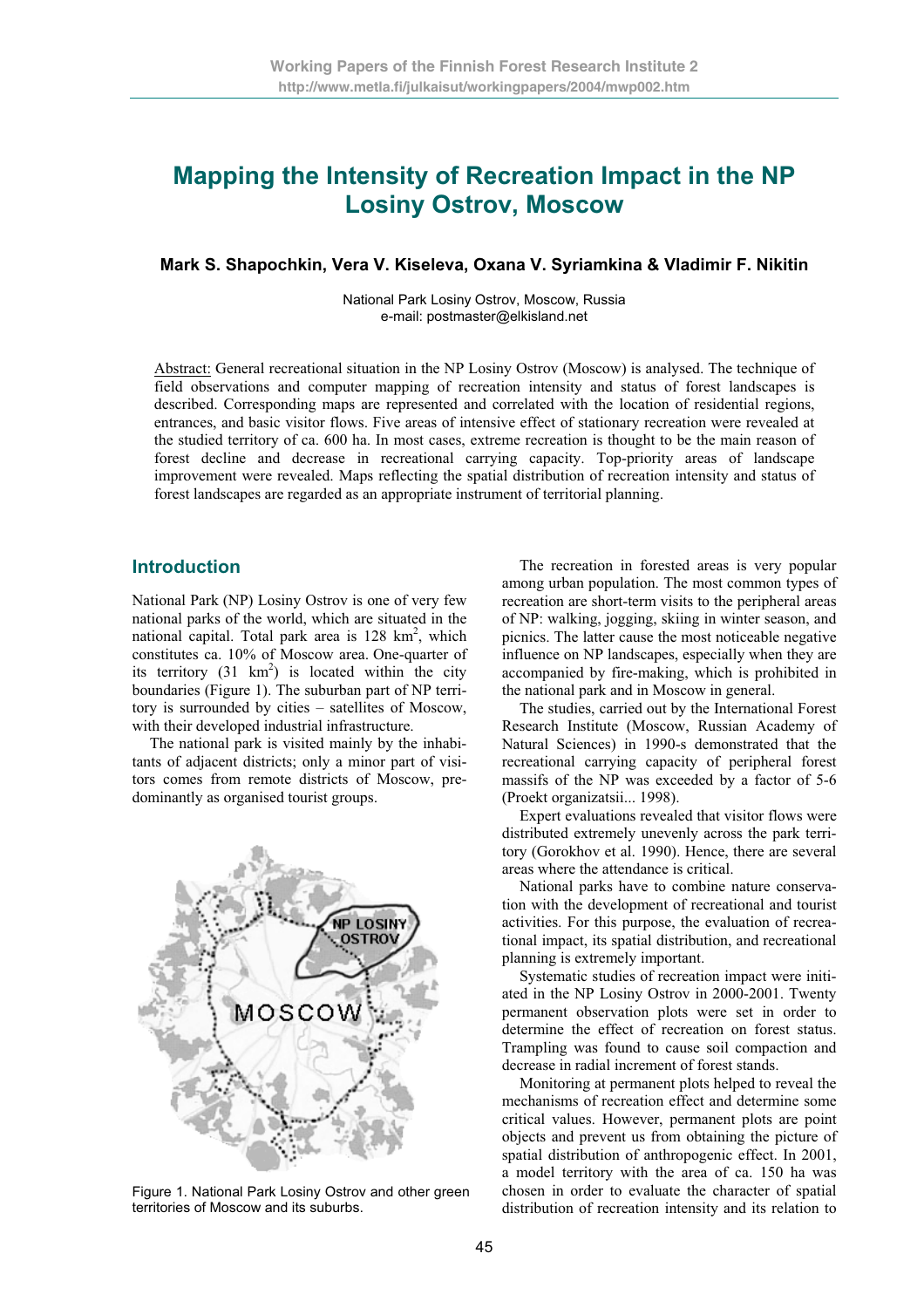the spatial distribution of forest stand characteristics. The method of circular relascopic plots, which is commonly used in forest inventory, was applied (Shapochkin et al. 2003). Survey units were evenly distributed across the model territory and represented maximal variety of forest landscapes and recreation intensity. As a result, the most visited and most damaged sites were found to concentrate in the 1-km belt along park boundaries or around the most attractive places (Shapochkin & Kiseleva 2002).

The next stage of recreation studies is continuous mapping of recreational situation. This paper represents the results of recreation studies undertaken in 2003 and aimed at:

- finding an appropriate and simple technique for large-scale recreation survey;
- exploring and mapping the recreational situation in the most visited sites of NP;
- revealing the sites with extreme attendance and/or damaged forest landscapes;
- suggesting the system of practical measures directed to the improvement of forest status and recreational carrying capacity.

# **Materials and Methods**

Recreation intensity and impact were studied and mapped in the most visited sites of urban part of NP. Totally 3 sites with the area of 200, 140, and 330 ha were examined (Figure 2). They all border with highpopulated residential areas. Maximal simultaneous attendance, calculated from the number of inhabitants, is evaluated as 7300, 4000, and 8300 persons, respectively. Since 1970-s, these sites were developed as local recreational areas, therefore, they are dissected by the net of pedestrian roads, often with asphalt and gravel coverage. In the westernmost site, in the valley of the Yauza River, complex landscape reconstruction was implemented in early 1990-s. As a result, the landscape became much more attractive and, accordingly, much more visited.

Forests of the sites selected differ by age and composition and thus, by attractiveness and carrying capacity. In fact, the sites represent three relatively independent recreational zones differing by natural conditions and social situation, in particular, interests of visitors coming from adjacent residential zones. Social structure and differentiated needs of visitors are to be studied in future.

Currently, the studies are focused on the issues of exceeding of carrying capacity and spatial distribution of visitor flows and recreation impact.

In order to evaluate the spatial distribution of recreation intensity and landscape status, a 100-m regular grid of observation points was used. In relatively intact sites, the grid was sparsed. The status of landscape at each point was characterised by a number of parameters. To make the work less labour- and timeconsuming and avoid sophisticated measurements, semiquantitative indices were used.

The intensity of recreation was characterised by the percent of trampled surface, as trampling is the most pronounced and obvious aspect of recreation. According to the percent of trampled surface, the landscapes are assigned corresponding stage of recreational digression:  $I -$  below 1,  $II - 1-5$ ,  $III - 5-$ 10, IV – 10-25, and V -  $>25\%$ .

Forest landscapes were characterised by the status of tree layer, undergrowth, and herbaceous vegetation.

The status of tree layer determines the stability of the whole forest landscape. The grades of sanitary status of forest stands are:  $1 - \text{healthy}$ ,  $2 - \text{degreesed}$ , 3 – strongly depressed, 4 – destroyed; subject guide was used to determine the grades.

The status of undergrowth determines the alternation of forest generations and thus, potential stability of forest landscapes. Undergrowth status was characterised by density and vitality, with corresponding



Figure 2. Location of studied sites (circled) in the south-western part of the NP Losiny Ostrov. Figures above the circles represent maximum simultaneous attendance.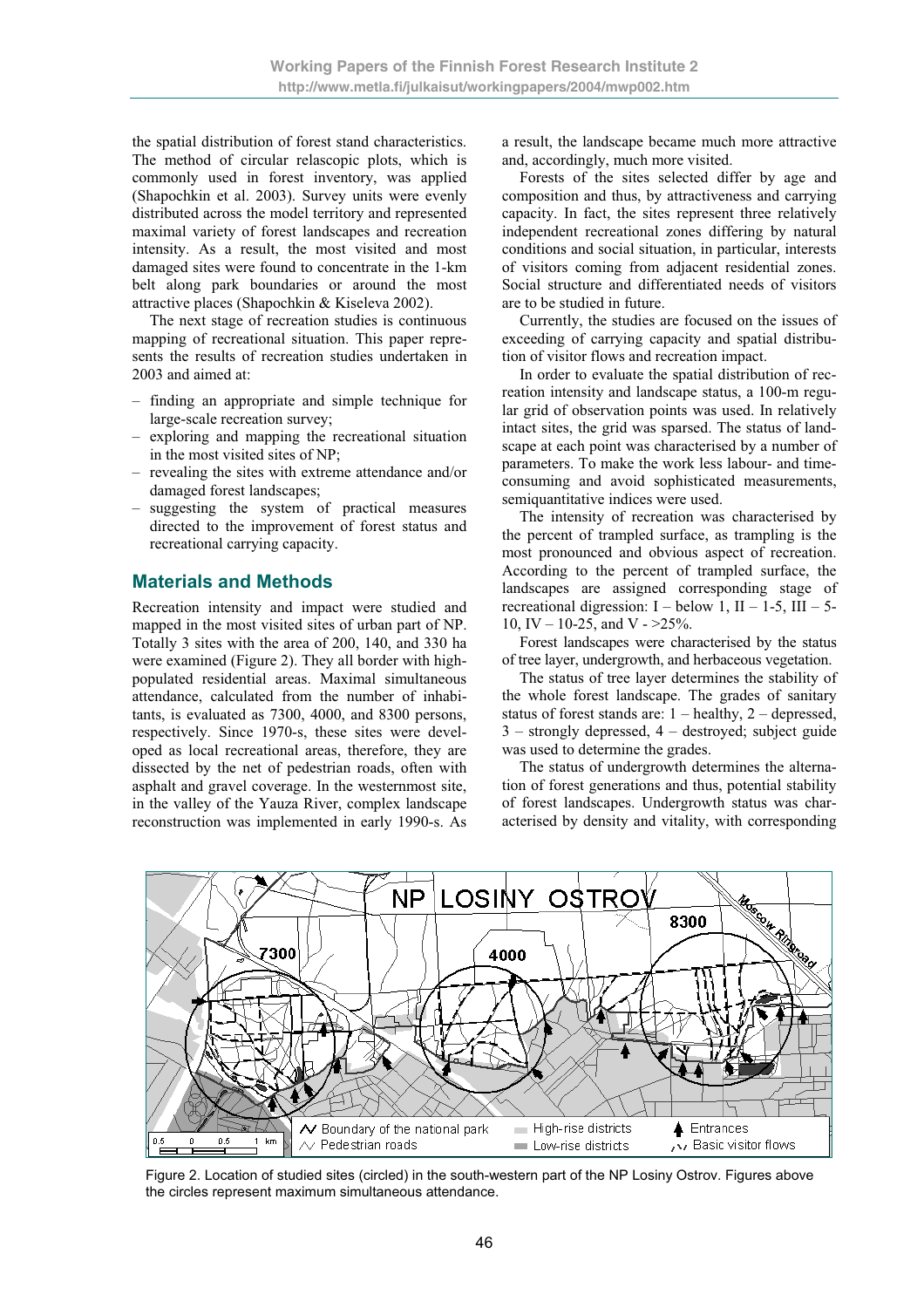grades:  $1 - low$ ,  $2 - medium$ ,  $3 - high$ . Integral grade was obtained by multiplying the grades of density and vitality; product indices of undergrowth status were arranged as following:  $0-1$  – critical;  $2-3$  – unsatisfactory; 4 – satisfactory; 6-9 – undamaged.

The status of herbaceous vegetation is a clear indicator of intra-ecosystem changes. Predominant groups of species of herbaceous vegetations were described at each point: typical forest species, forestmeadow species, gramineous, or weeds.

Fireplaces and extremely trampled sites were mapped separately as point objects.

The data of field observations were put on the database, which was than used for the creation of new coverages in GIS projects with the help of Arc-View, version 3.2.

At the first stage, the grid of point objects was created (Figure 3a). Then the groups of points with equal grades were encountered (Figure 3b), and the polygons reflecting the spatial distribution of studied characteristics were produced (Figure 3c).

The data were treated statistically in order to find interrelations among the characteristics of recreation intensity and forest status.

## **Results**

Compiled maps reflect quite a complex and contrast recreational situation in the most visited sites of NP.

The analysis of *recreational digression* demonstrates that the status more than 50% of the territory corresponds to the second and third stages, which are assumed to be permissible for normal forest growth. At this background, large areas with the status corresponding to the  $4<sup>th</sup>$  and  $5<sup>th</sup>$  stage of recreational digression (>10 and >25% of trampled surface, respectively) are revealed. They are not obligatorily attributed to the basic directions of visitor movement but form continuous areas in the peripheral part. These areas are characterised by multiple fireplaces and frequently found rubbish. Totally, 5 large areas of this kind were detected at the maps (Figure 4a). In addition, the observations allowed us to detect multiple "hot points" characterised by extreme trampling.

This points to a pronounced lack of places for stationary recreation near residential zones.

The most common *status of forest stands* is characterised as depressed, with the fragments of healthy and strongly depressed ones (Figure 4b). The latter form relatively large areals in the zones of extreme recreation intensity. However, besides recreation, other factors of forest decline were revealed: site overmoistening, diseases, and pests.

The status of undergrowth is mainly satisfactory within the studied territory. The areals with critical and unsatisfactory status form linear contours along the directions of major visitor flows or are attributed to the most visited peripheral part of the territory (Figure 4c). In some cases, unsatisfactory undergrowth was observed under dense forest canopy.

The *composition of herbaceous vegetation* proves to depend much on recreation intensity. Gramineous and weed species appear with increasing recreation intensity when trampled surface exceeds 10% of the area.



Figure 3. Stages of computer mapping: point objects (a), linear contours (b), and polygons (c).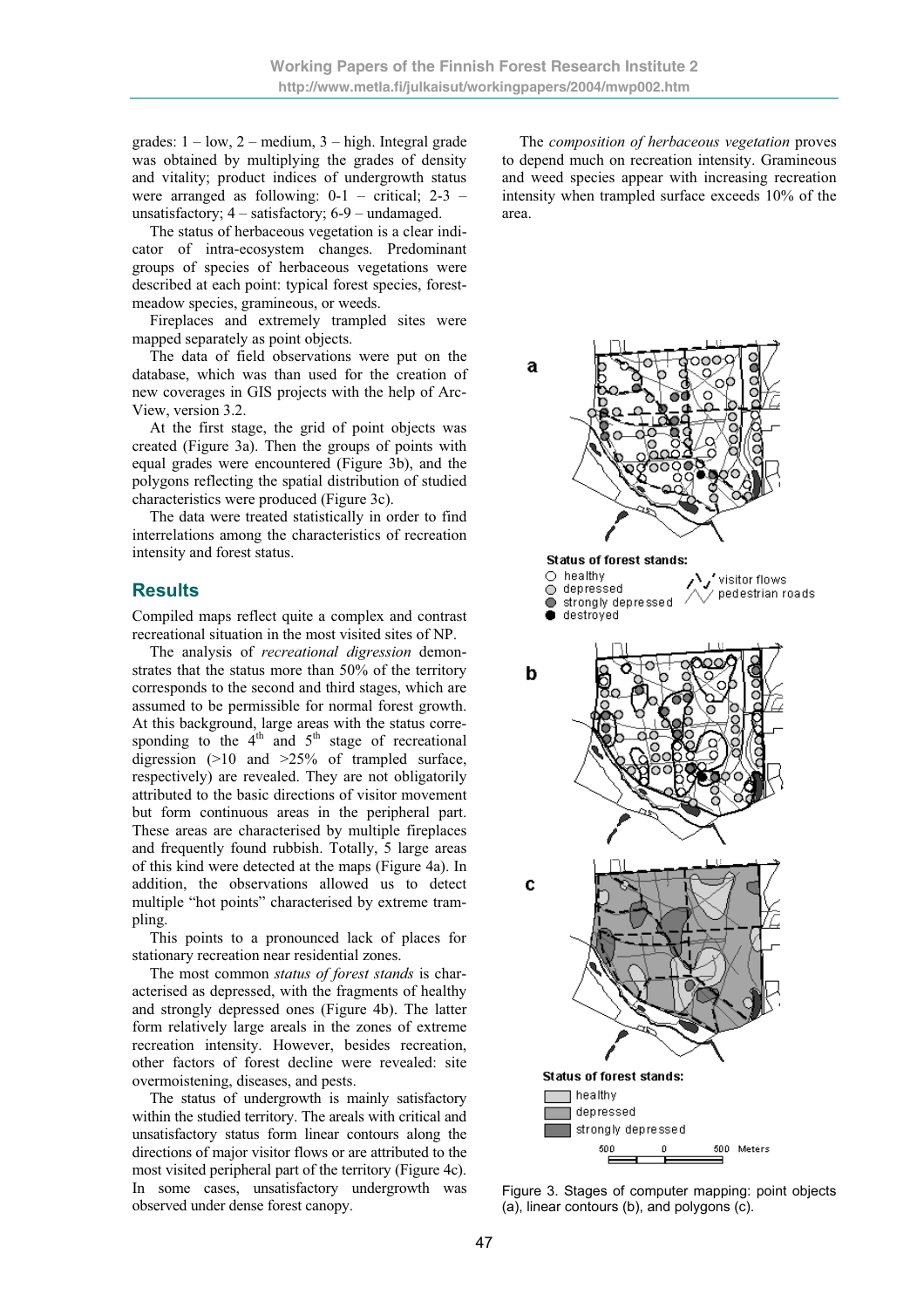This also points to the destabilisation of landscapes and decrease in their carrying capacity. Simultaneously, the islets of relatively undisturbed forest stands were found even in the most visited zones. This indicates that: (1) the net of pedestrian roads is temporarily stable, and visitors prefer to use them instead of searching new ways and (2) forest ecosystems possess a satisfactory potential of selfregeneration in case of reorganisation of visitor flows.

# **Practical Issues**

The analysis of compiled maps allowed us to work out some practical recommendations considering the improvement of recreational situation.



Figure 4. Maps illustrating the spatial distribution of recreation intensity (a), status of forest stands (b), and undergrowth (c).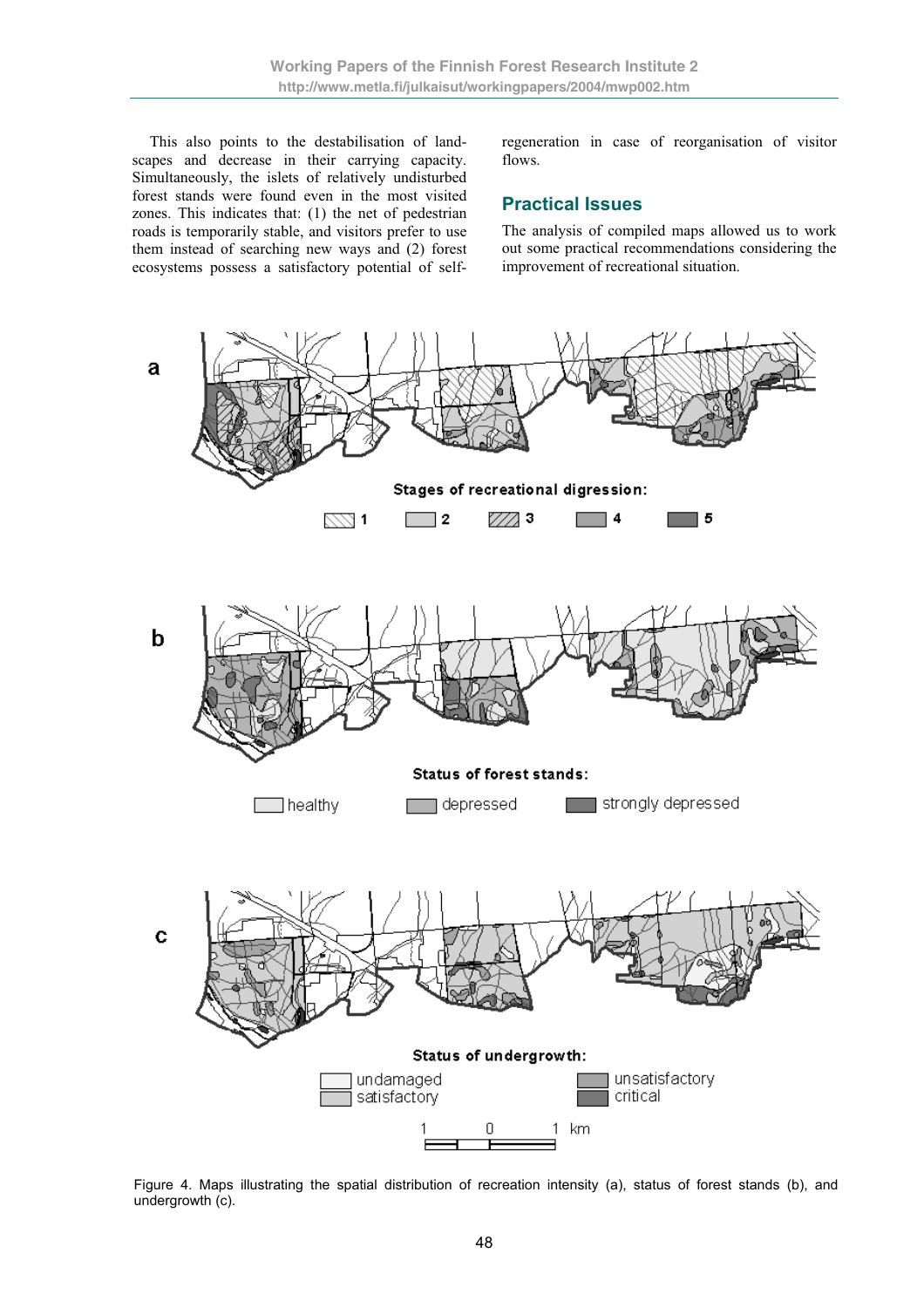(1) An obvious lack of facilities for stationary recreation leads to the emergence of stochastic picnic places spreading into the forest massif. In connection with this, there is a need in setting benches, tables, sheds, etc. along basic directions of existing visitor flows. They must be surrounded by hedges in order to avoid extra-trampling around.

In general, the development of recreational and tourist infrastructure should become the main instrument of management of visitor flows.

(2) Ground pedestrian roads should be covered with gravel or waste wood to protect tree roots.

(3) Stochastic fireplaces must be liquidated and replaced by groups of trees and bushes.

Simultaneously, the work with visitors should be conducted: more visitor-addressed information explaining the damage caused by fires is needed.

(4) In order to increase forest resistance to anthropogenic effect, it is necessary to restore full-component forest ecosystems by creating under-canopy cultures or planting groups of trees and bushes when necessary. These groups will serve as centres of regeneration of natural forest herbaceous vegetation and nesting areas for birds.

(5) Some fragments of significantly depressed and declining stands need reconstruction cuts: sparsing of upper weak tree layers in order to promote a proper

development of undergrowth. At the studied territory, this will enhance natural restoration of oak and other broad-leaved trees, which are known to be more resistant to recreation effect and correspond to soil conditions of the territory.

(6) Sanitary cuts are recommended for elm stands destroyed by vascular stem disease, with the formation of half-open landscapes.

The recommendations also were mapped. The fragment of a map of this kind is represented at Figure 5. Visualisation of recreational situation and recommendations makes it possible to evaluate the volume and scale of indispensable work and determine top-priority objects.

## **Conclusions**

(1) Applied technique of mapping of recreation intensity and impact on forest landscapes proved to be appropriate for large-scale inventory.

(2) Mapping of recreational loads demonstrates that the spatial distribution of recreation effect is contrast: both relatively intact and severely degraded sites were revealed; they often form the mosaic complicating territorial planning.

(3) The status of the most part of forest stands is characterised as depressed but not endangered.



Figure 5. Example of integrated representation of endangered sites (left) and corresponding measures of landscape improvement (right).